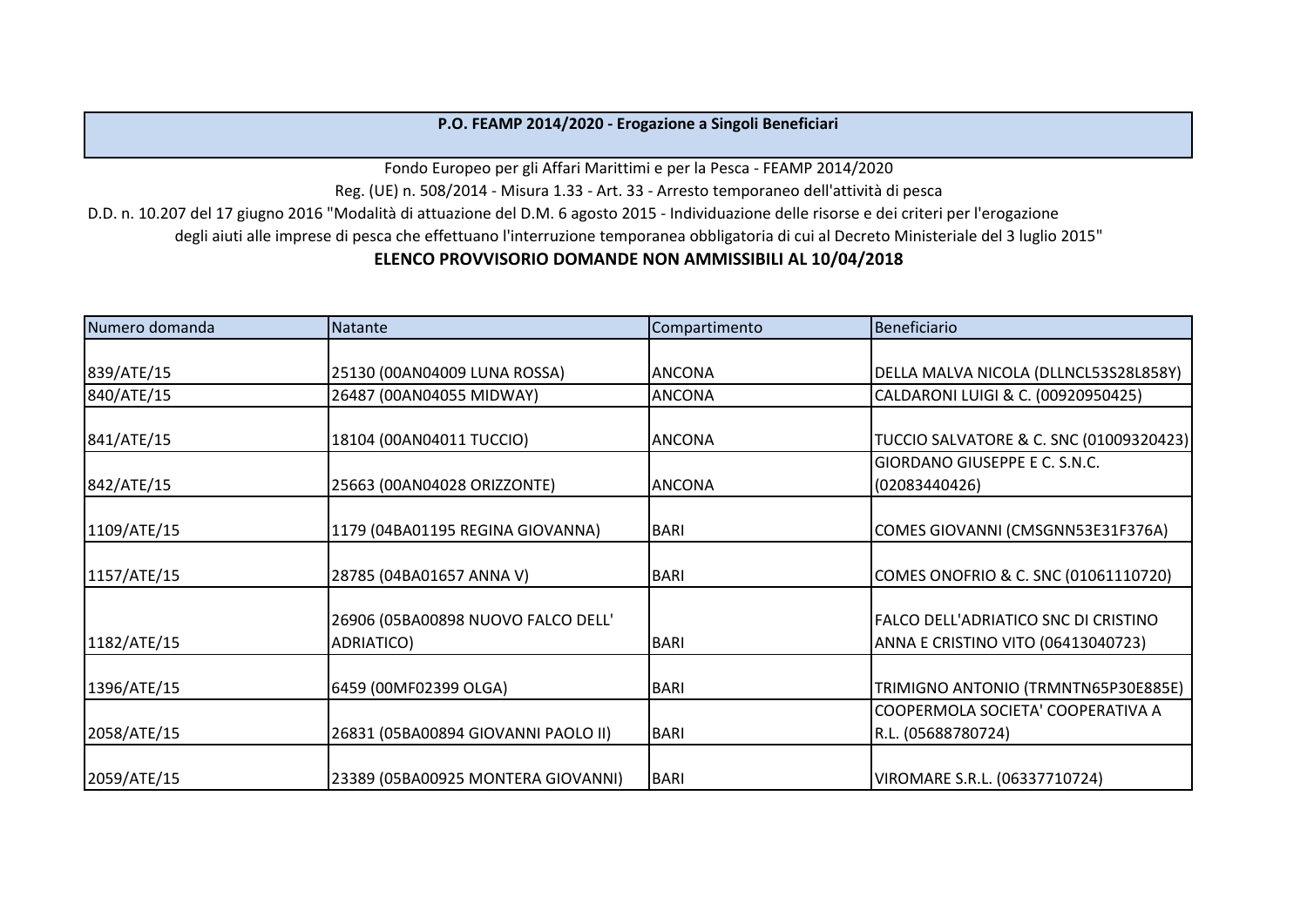|             |                                     |                 | SOCIETA' COOPERATIVA SANT'ANTONIO                                               |
|-------------|-------------------------------------|-----------------|---------------------------------------------------------------------------------|
| 1521/ATE/15 | 19889 (02BL00793 DINA MADRE)        | <b>BARLETTA</b> | (07413650727)                                                                   |
|             |                                     |                 | COOPERATIVA PICCOLA PESCA ' AZZURRA ' A                                         |
| 1830/ATE/15 | 25155 (01BL00460 CUORE MATTO)       | <b>BARLETTA</b> | R.L. (04408270728)                                                              |
|             |                                     |                 |                                                                                 |
| 1856/ATE/15 | 7296 (01BL00379 MICHELA MADRE)      | <b>BARLETTA</b> | RAFFAELE LEONARDO (RFFLRD64P07L328W)<br>COOPERATIVA PICCOLA PESCA ' AZZURRA ' A |
| 1858/ATE/15 | 7281 (01BL00358 CARMELA MADRE)      | <b>BARLETTA</b> | R.L. (04408270728)                                                              |
|             |                                     |                 | 'L'AURORA' SOC. COOP. DELLA PESCA A.R.L.                                        |
| 1915/ATE/15 | 24888 (03BL00590 S.ANNA)            | <b>BARLETTA</b> | (02354550713)                                                                   |
|             |                                     |                 | 'L'AURORA' SOC. COOP. DELLA PESCA A.R.L.                                        |
| 1916/ATE/15 | 18211 (03BL00592 S PIETRO)          | <b>BARLETTA</b> | (02354550713)                                                                   |
|             |                                     |                 | 'L'AURORA' SOC. COOP. DELLA PESCA A.R.L.                                        |
| 1917/ATE/15 | 28577 (03BL00596 SAN PIO)           | <b>BARLETTA</b> | (02354550713)                                                                   |
|             |                                     |                 | SOCIETA' COOPERATIVA PESCATORI                                                  |
| 1918/ATE/15 | 23501 (03BL00595 ZEUS)              | <b>BARLETTA</b> | S.GIUSEPPE (03445680717)                                                        |
|             |                                     |                 | ZEUS SOCIETA' COOPERATIVA                                                       |
| 1073/ATE/15 | 17702 (00CA03780 TALINA)            | <b>CAGLIARI</b> | (02477900928)                                                                   |
|             |                                     |                 | MOLO SANITA' SOCIETA' COOPERATIVA                                               |
| 1080/ATE/15 | 23608 (00CA03670 ARCANGELA CUSTODE) | <b>CAGLIARI</b> | (02902110929)                                                                   |
|             |                                     |                 | ZEUS SOCIETA' COOPERATIVA                                                       |
| 1318/ATE/15 | 14519 (05CA00236 ALICE)             | <b>CAGLIARI</b> | (02477900928)                                                                   |
|             |                                     |                 | PESCATORI MISTRAL SOCIETA' COOPERATIVA                                          |
| 1524/ATE/15 | 6408 (00CA03997.)                   | <b>CAGLIARI</b> | (02754700926)                                                                   |
|             |                                     |                 | PESCATORI MISTRAL SOCIETA' COOPERATIVA                                          |
| 1525/ATE/15 | 7131 (00CA03954 S. MARIA)           | <b>CAGLIARI</b> | (02754700926)                                                                   |
|             |                                     |                 | PESCATORI SAGIFRAL SOCIETA'                                                     |
| 1526/ATE/15 | 4347 (00CA04070 IVO)                | <b>CAGLIARI</b> | COOPERATIVA (03167390925)                                                       |
|             |                                     |                 | <b>FINOCCHIARO VANESSA</b>                                                      |
| 2040/ATE/15 | 1342 (00CT02870 ROSA)               | <b>CATANIA</b>  | (FNCVSS80H42C351L)                                                              |
| 1248/ATE/15 | 7714 (00Cl03756 CRISTINA B.)        | <b>CHIOGGIA</b> | ZUIN MARCO (ZNUMRC86L12L736Z)                                                   |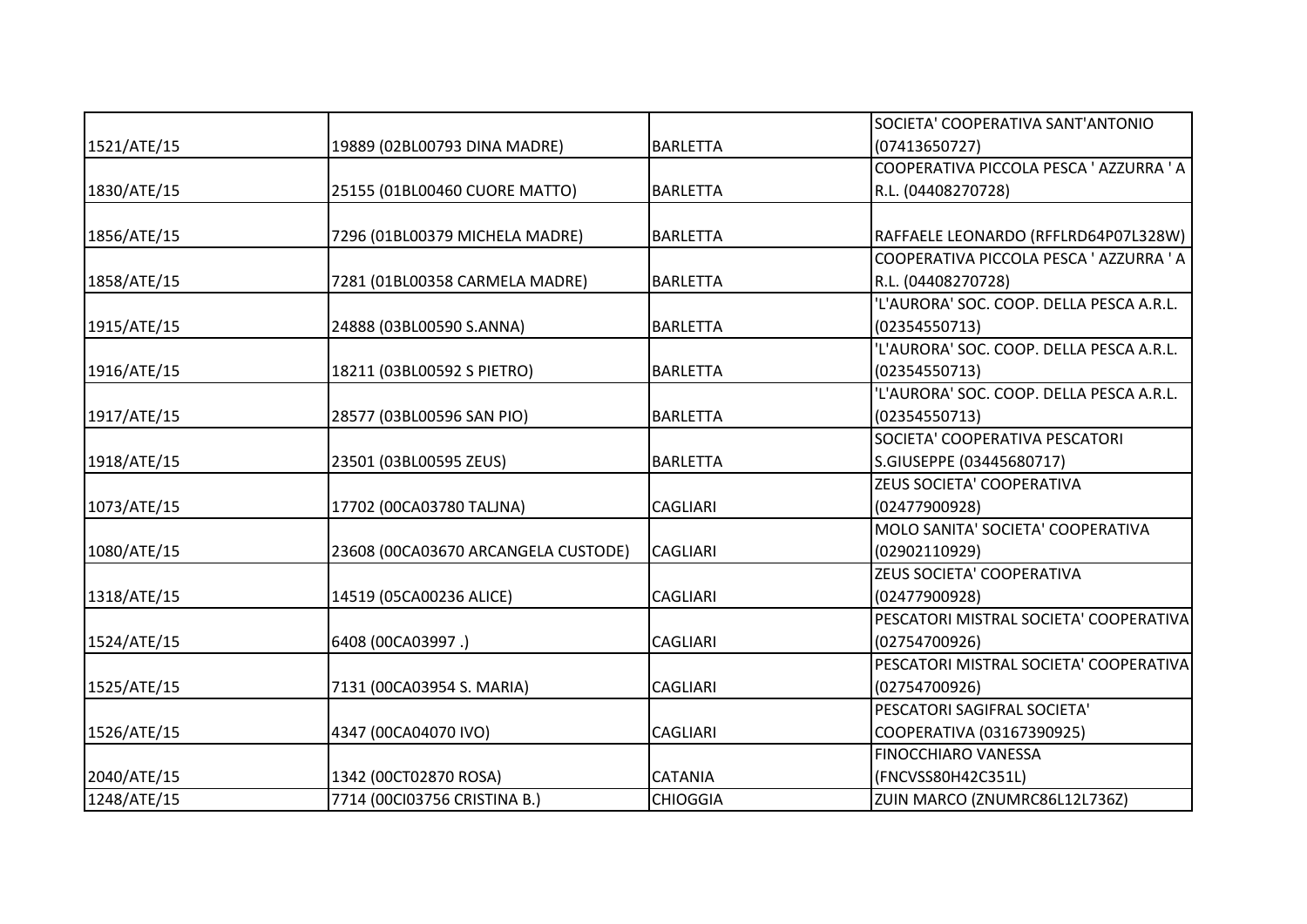|             |                                  |                 | AURORA S.A.S. DI LANZA ANNA E C.        |
|-------------|----------------------------------|-----------------|-----------------------------------------|
| 1249/ATE/15 | 2289 (00Cl03745 BARDIA II)       | <b>CHIOGGIA</b> | (04088330271)                           |
|             | 12715 (00Cl03216 FRANCESCO DORIA |                 | ELVIRA SNC DI DORIA DINO & C.           |
| 126/ATE/15  | ELVIRA)                          | <b>CHIOGGIA</b> | (81000140277)                           |
|             |                                  |                 | S.N.C. NORMALBINO DI BONALDO DAVIDE &   |
| 134/ATE/15  | 18825 (00Cl03573 NORMALBINO)     | <b>CHIOGGIA</b> | C. (03372060271)                        |
|             |                                  |                 | IL SOLE NASCENTE DI DE BEI MANUEL E     |
| 139/ATE/15  | 6720 (00Cl03552 SERENO)          | <b>CHIOGGIA</b> | SPANIO CRISTINA S.N.C. (02916710276)    |
|             |                                  |                 | AURORA S.A.S. DI VAREDO TIZIANA & C.    |
| 2052/ATE/15 | 19485 (00SB00587 PIONIERE)       | <b>CHIOGGIA</b> | (03507080277)                           |
|             |                                  |                 |                                         |
| 261/ATE/15  | 19334 (03CI00692 SAMPEI II)      | <b>CHIOGGIA</b> | MORATTO SAMUELE (MRTSML75H14A059Q)      |
| 340/ATE/15  | 7528 (01CI00116 NUOVO GRECALE)   | <b>CHIOGGIA</b> | FEGGI ANDREA (FGGNDR66H18C967T)         |
| 353/ATE/15  | 2436 (01CI00075 MELISSA)         | <b>CHIOGGIA</b> | DUO' FEDERICO (DUOFRC74E31A059J)        |
|             |                                  |                 |                                         |
| 354/ATE/15  | 16994 (01CI00130 LUIGI D.)       | <b>CHIOGGIA</b> | PREGNOLATO FABIO (PRGFBA82E01C967M)     |
|             |                                  |                 | <b>BOSCOLO CONTADIN GIOVANNI</b>        |
| 592/ATE/15  | 2042 (00Cl01290 BRUNO B.)        | <b>CHIOGGIA</b> | (BSCGNN64T20C638H)                      |
|             |                                  |                 | MARCO N. SNC DI PERINI MARCO E          |
| 599/ATE/15  | 23456 (00Cl03292 CENTAURO)       | <b>CHIOGGIA</b> | <b>VIANELLO EUGENIA (02513940276)</b>   |
|             |                                  |                 | SIRIO S.N.C. DI MANTOVAN MARCO & C.     |
| 616/ATE/15  | 25692 (01Cl00076 SIRIO)          | <b>CHIOGGIA</b> | (01001610292)                           |
|             |                                  |                 | <b>BERGANTIN GIANFRANCO</b>             |
| 619/ATE/15  | 18945 (01CI00013 LEONE)          | <b>CHIOGGIA</b> | (BRGGFR68P28G923V)                      |
| 620/ATE/15  | 18944 (01CI00014 PIRATA)         | <b>CHIOGGIA</b> | ZAGO MAURO (ZGAMRA60B06G923M)           |
|             |                                  |                 | SNC AZZURRA DI PERINI ROBERTO E C.      |
| 679/ATE/15  | 25951 (00CI03652 GULLIVER)       | <b>CHIOGGIA</b> | (02608180275)                           |
|             |                                  |                 | SNC GIONNI ALBERTO DI FABRIS GIORGIO &  |
| 692/ATE/15  | 18434 (00Cl03244 GIONNI ALBERTO) | <b>CHIOGGIA</b> | C. (03084970270)                        |
|             |                                  |                 | VENTAGLIO S.A.S. DI BERTOTTO KETTY E C. |
| 717/ATE/15  | 18554 (00Cl03280 KETTY)          | <b>CHIOGGIA</b> | (03790320273)                           |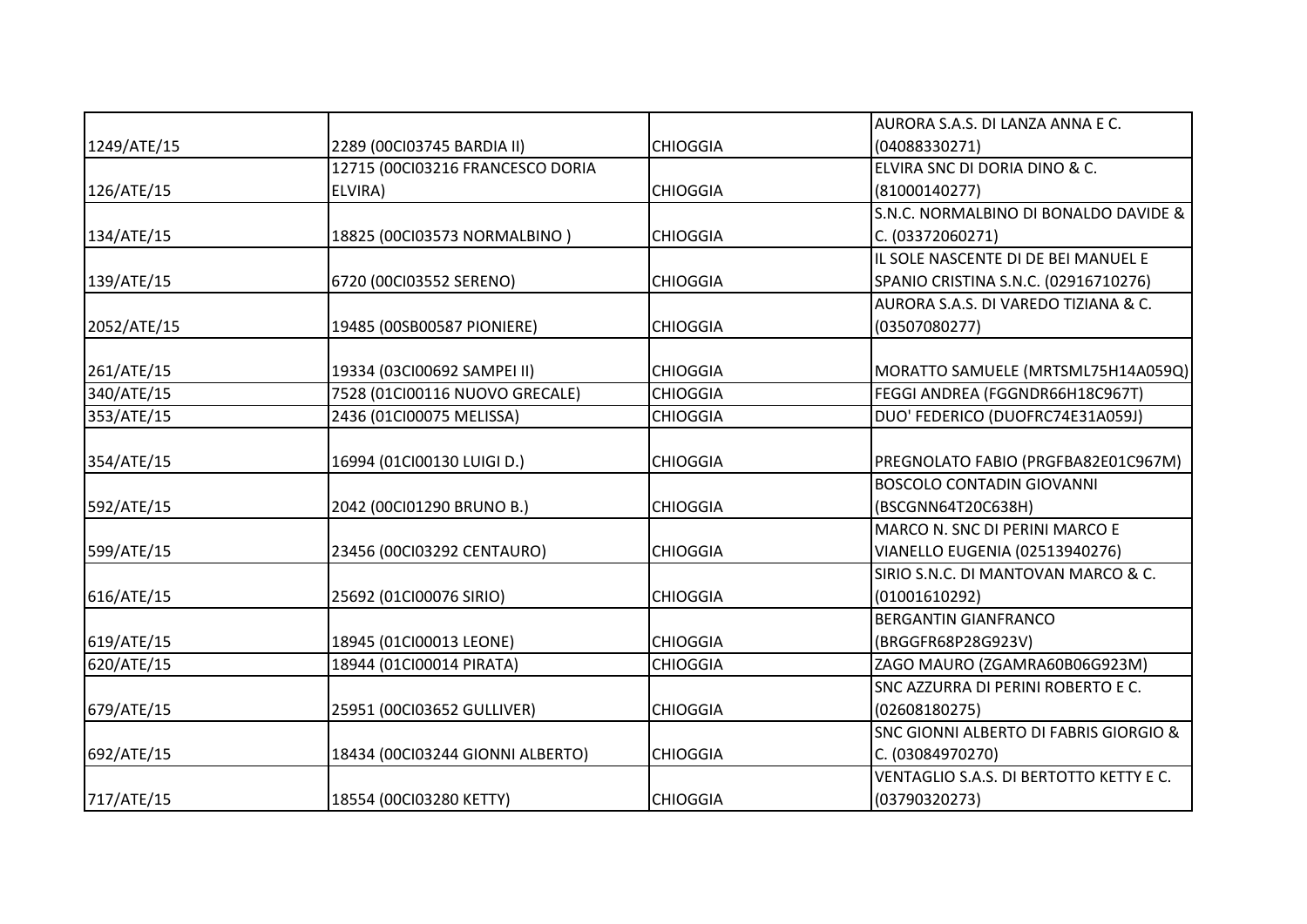|             |                                     |                      | <b>VOLPE NORDIO LUIGI DI NORDIO</b>      |
|-------------|-------------------------------------|----------------------|------------------------------------------|
| 728/ATE/15  | 23312 (00Cl03369 MICHAEL)           | <b>CHIOGGIA</b>      | ALESSANDRO & F.LLI SNC (81000420273)     |
|             |                                     |                      |                                          |
|             |                                     |                      | IPERINI VALTER E SCARPA SANDRA S.N.C. DI |
| 730/ATE/15  | 18455 (00CI03668 GIUBILEO)          | <b>CHIOGGIA</b>      | SCARPA SANDRA & FIGLI (01963430275)      |
|             |                                     |                      | B. & G. DI BERGAMASCO STEFANO E C. SAS   |
| 738/ATE/15  | 12116 (00Cl03103 VIRGILIO II)       | <b>CHIOGGIA</b>      | (02144220270)                            |
|             |                                     |                      | NAPOLEONE S.A.S. DI CHIEREGHIN SARA & C. |
| 752/ATE/15  | 2443 (00Cl03071 AMMIRAGLIA)         | <b>CHIOGGIA</b>      | (02901760278)                            |
|             |                                     |                      | LEONARDO S. S.N.C. DI GHIROTTO DANIELE   |
| 753/ATE/15  | 17757 (00Cl03263 LEONARDO S II)     | <b>CHIOGGIA</b>      | & C. (03713790271)                       |
|             |                                     |                      | AURORA S.N.C. DI PENZO ANDREA & C.       |
| 754/ATE/15  | 2400 (00Cl03006 AURORA)             | <b>CHIOGGIA</b>      | (02781360272)                            |
|             |                                     |                      | AMMIRAGLIA S.A.S. DI NACCARI PAOLO EC.   |
| 755/ATE/15  | 26100 (00Cl03432 ILLIRIA)           | <b>CHIOGGIA</b>      | (03322590278)                            |
| 769/ATE/15  | 18819 (00Cl03230 DRAGO)             | <b>CHIOGGIA</b>      | PADOAN DENIS (PDNDNS57C31C638E)          |
|             |                                     |                      | TIOZZO MARIO, FELICE E SEVERINO S.N.C.   |
| 770/ATE/15  | 24918 (00CI03335 VITTORIA)          | <b>CHIOGGIA</b>      | (02050360276)                            |
|             |                                     |                      | SQUALO II DI TIOZZO MARIO E C. SNC       |
| 775/ATE/15  | 24917 (00CI03334 GENNY)             | <b>CHIOGGIA</b>      | (91000830272)                            |
|             |                                     |                      |                                          |
| 880/ATE/15  | 28392 (03CI00754 SARA KRISTIAN)     | <b>CHIOGGIA</b>      | VERONESE CARLO (VRNCRL48H23G923R)        |
| 897/ATE/15  | 2280 (04SA00684 WILMA II^)          | <b>CHIOGGIA</b>      | RENIER MASSIMO (RNRMSM62E17C638S)        |
|             |                                     |                      | COSTA SMERALDA PICCOLA SOCIETA           |
| 1016/ATE/15 | 27102 (00CV02255 ARCANGELO GAETANI) | <b>CIVITAVECCHIA</b> | COOPERATIVA A R L (05499141009)          |
|             |                                     |                      | SANTA FERMINA PICCOLA SOCIETA            |
| 1272/ATE/15 | 3582 (00CV02088 SANTA FERMINA)      | <b>CIVITAVECCHIA</b> | COOPERATIVA A R L . (05499191004)        |
|             |                                     |                      | ANGELA MARIA PICCOLA SOCIETA'            |
| 1776/ATE/15 | 14320 (00CV02244 CAMILLA)           | <b>CIVITAVECCHIA</b> | COOPERATIVA (05499241007)                |
| 1242/ATE/15 | 18791 (00CR01192 DIO NETTUNO)       | <b>CROTONE</b>       | SITRA ANGELO (STRNGL42M04D122W)          |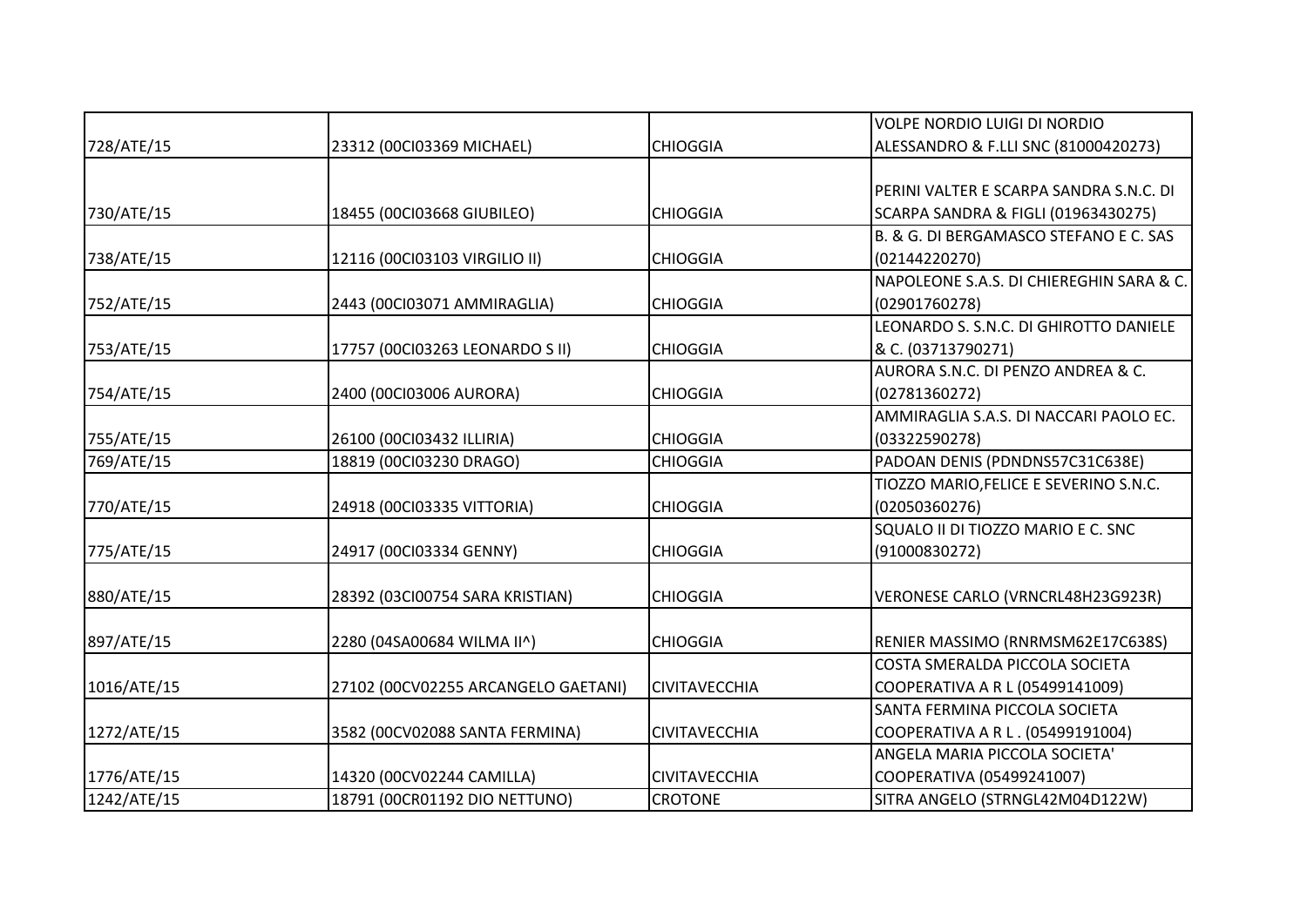| 1244/ATE/15 | 23300 (00CR01195 SILVIA GIAN)     | <b>CROTONE</b>     | TOLONE NICOLA (TLNNCL58B25E339P)        |
|-------------|-----------------------------------|--------------------|-----------------------------------------|
|             |                                   |                    | SOCIETA' COOPERATIVA PESCATORI HERA     |
| 1268/ATE/15 | 27939 (00CR01218 -)               | <b>CROTONE</b>     | LACINIA (02073560795)                   |
|             |                                   |                    | ROSA DEI VENTI SOC.COOP.SRL A           |
| 1300/ATE/15 | 6461 (01CR00735 TORPEDINE)        | <b>CROTONE</b>     | MUTUALITA' PREVALENTE (02790860791)     |
|             |                                   |                    | L'ORIZZONTE SOCIETA' COOPERATIVA        |
| 1807/ATE/15 | 2759 (00CR01242)                  | <b>CROTONE</b>     | (02252890799)                           |
|             |                                   |                    | STELLA DEL MARE SOC. COOP. A            |
| 2164/ATE/15 | 13676 (01CR00745 IGEA MADRE)      | <b>CROTONE</b>     | MUTUALITA' PREVALENTE (01475330799)     |
|             |                                   |                    | MONTI DOMENICO E CLAUDIO S.N.C.         |
| 1863/ATE/15 | 29030 (04GA01249 PIRAMIDE)        | <b>GAETA</b>       | (01141050599)                           |
|             |                                   |                    | F.LLI CICERANO QUIRINO & DARIO & C. SNC |
| 1866/ATE/15 | 24614 (04GA01211 CARLO PADRE)     | <b>GAETA</b>       | (01805360599)                           |
|             |                                   |                    | VENERELLI DARIO & FAVALE ROBERTO S.N.C. |
| 725/ATE/15  | 3645 (04GA01236 SANTA MARIA)      | <b>GAETA</b>       | (01808070591)                           |
|             |                                   |                    | SOCIETA' COOPERATIVA ARMATORI JONICA    |
| 1035/ATE/15 | 18610 (00GL04118 NETTUNO)         | <b>GALLIPOLI</b>   | (03192030751)                           |
|             |                                   |                    | <b>SICURO PIETRO LIBERATO</b>           |
| 1110/ATE/15 | 19240 (00GL03989 BUONAVENTURA)    | <b>GALLIPOLI</b>   | (SCRPRL55C04E979L)                      |
|             |                                   |                    | COOPERATIVA PESCATORI "P. CONENNA" A    |
| 1127/ATE/15 | 19278 (06GL00269 MARY GIO')       | <b>GALLIPOLI</b>   | R.L. (00343340725)                      |
|             |                                   |                    | SOCIETA' COOPERATIVA PESCATORI IL FARO  |
| 2089/ATE/15 | 27069 (00GL04089 BENITO CARROZZA) | <b>GALLIPOLI</b>   | (00197980758)                           |
|             |                                   |                    | COOPERMOLA SOCIETA' COOPERATIVA A       |
| 2184/ATE/15 | 28280 (05BA00916 DIAMANTE)        | <b>GALLIPOLI</b>   | R.L. (05688780724)                      |
| 1801/ATE/15 | 18891 (00GT00593 ITALIA II)       | <b>GIOIA TAURO</b> | CUTRI PACIFICO (CTRPFC55A13E041U)       |
| 1806/ATE/15 | 19582 (00GT00674 SAN ROCCO)       | <b>GIOIA TAURO</b> | PARRELLO ROSARIA (PRRRSR70S49L063X)     |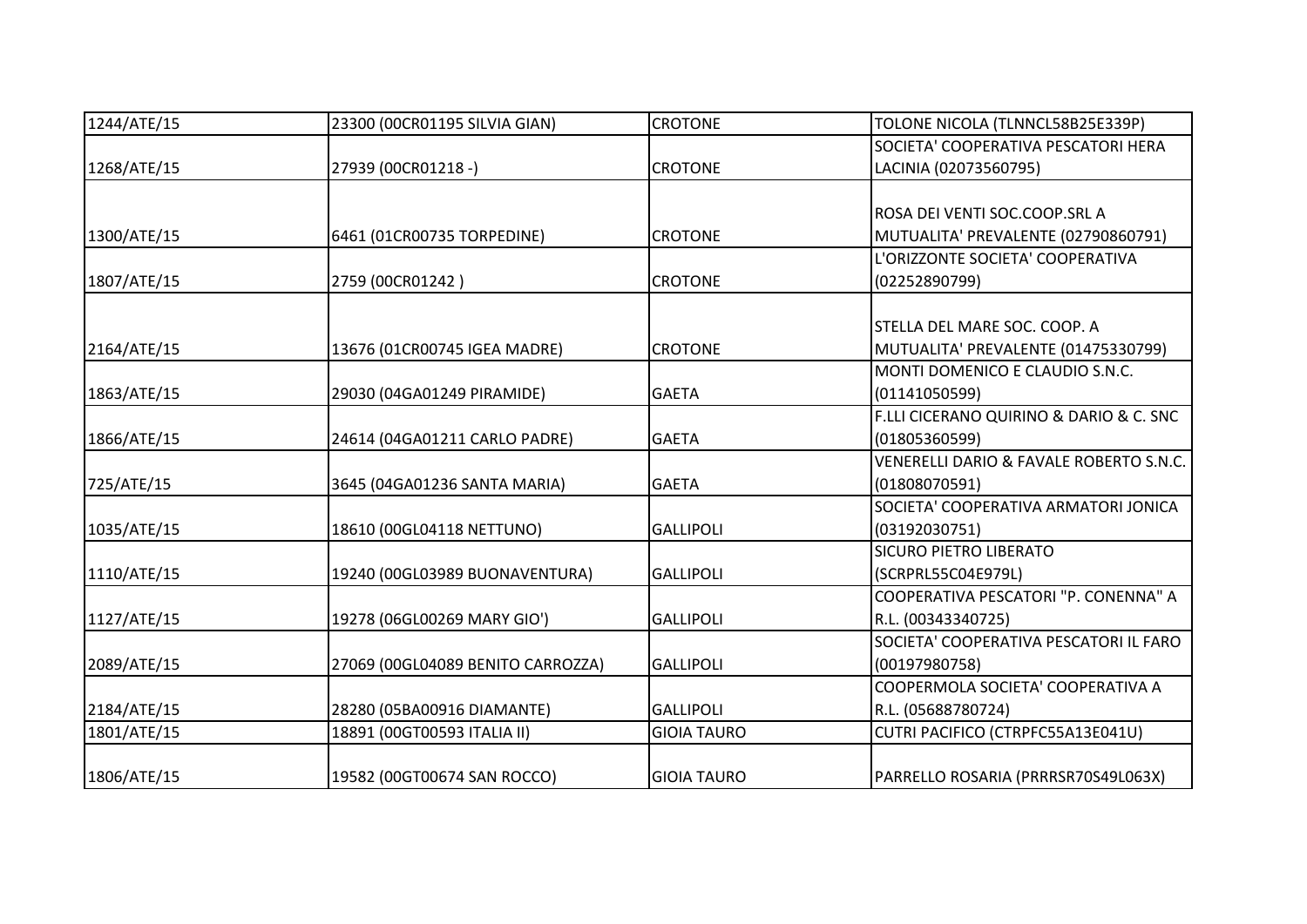|             |                                        |                    | F.LLI DELLA COSTA PICC.SOC.COOP. A     |
|-------------|----------------------------------------|--------------------|----------------------------------------|
| 1639/ATE/15 | 25165 (02IM00373 DEA SIMONA)           | <b>IMPERIA</b>     | RESP.LIMITATA (01152770085)            |
|             |                                        |                    | IMPRESA DI PESCA MARITTIMA GRAZIA      |
|             |                                        |                    | ROSA SNC DI SINISI GIORGIO E C.        |
| 1938/ATE/15 | 5009 (01IM01828 GRAZIA ROSA II)        | <b>IMPERIA</b>     | (01020910087)                          |
|             |                                        |                    | MARE MARITTIMO SRL UNIPERSONALE        |
| 1576/ATE/15 | 5537 (12LI00100 LUIGIOTTO)             | <b>LIVORNO</b>     | (01437210535)                          |
|             |                                        |                    | COOPERATIVA PESCATORI AZIMUT           |
| 1872/ATE/15 | 5188 (00LI09950 SQUALO)                | <b>LIVORNO</b>     | (01581750492)                          |
| 1339/ATE/15 | 6775 (01MF01723 RODI I)                | <b>MANFREDONIA</b> | COOP. SAN PIO A.R.L. (03666170711)     |
| 1361/ATE/15 | 19056 (01MF01756 MADRE MARIA)          | <b>MANFREDONIA</b> | COOP. SAN PIO A.R.L. (03666170711)     |
|             | 27111 (01MF01789 MARIA SS. DELLA       |                    | GIOVANNI PAOLO II SOCIETA' COOPERATIVA |
| 1362/ATE/15 | LIBERA)                                | <b>MANFREDONIA</b> | (03787820715)                          |
|             |                                        |                    |                                        |
| 1363/ATE/15 | 6787 (01MF01596 ITALIA UNO)            | <b>MANFREDONIA</b> | DI BIASE ANTONINO (DBSNNN62A26B357B)   |
| 1364/ATE/15 | 28802 (01MF01786 ADRIATICA 1)          | <b>MANFREDONIA</b> | DI RITA MICHELE (DRTMHL65S05B357X)     |
|             |                                        |                    |                                        |
| 1365/ATE/15 | 6996 (01MF01695 ANTARES II)            | <b>MANFREDONIA</b> | CICILANO DONATO (CCLDNT62T01I158M)     |
|             |                                        |                    |                                        |
| 1374/ATE/15 | 19081 (01MF01653 EIDICK)               | <b>MANFREDONIA</b> | DI BIASE MICHELE (DBSMHL64A27B357Z)    |
|             |                                        |                    | DONATACCIO NICOLA                      |
| 1390/ATE/15 | 26737 (01MF01759 S.MARIA GORETTI)      | <b>MANFREDONIA</b> | (DNTNCL54T17B357M)                     |
|             |                                        |                    | GIOVANNI PAOLO II SOCIETA' COOPERATIVA |
| 1975/ATE/15 | 6766 (06MF00014 ANTONIETTA)            | <b>MANFREDONIA</b> | (03787820715)                          |
| 206/ATE/15  | 19041 (00MF03125 EZIO)                 | <b>MANFREDONIA</b> | FIORE MICHELE (FRIMHL55S17E885Z)       |
|             |                                        |                    |                                        |
| 2109/ATE/15 | 6998 (01MF01776 MADONNA DEI 7 VELI II) | <b>MANFREDONIA</b> | COOP. SAN MATTEO A RL (04017120710)    |
|             |                                        |                    | AZZURRA SOCIETA COOPERATIVA DI PESCA A |
| 2186/ATE/15 | 6715 (00MF03037 ARIETE I)              | <b>MANFREDONIA</b> | RL (03945770711)                       |
|             |                                        |                    | LA ROSA DEI VENTI SOCIETA' COOPERATIVA |
| 232/ATE/15  | 6479 (00MF02487 LUCIA MARIA)           | MANFREDONIA        | A RL (03943260715)                     |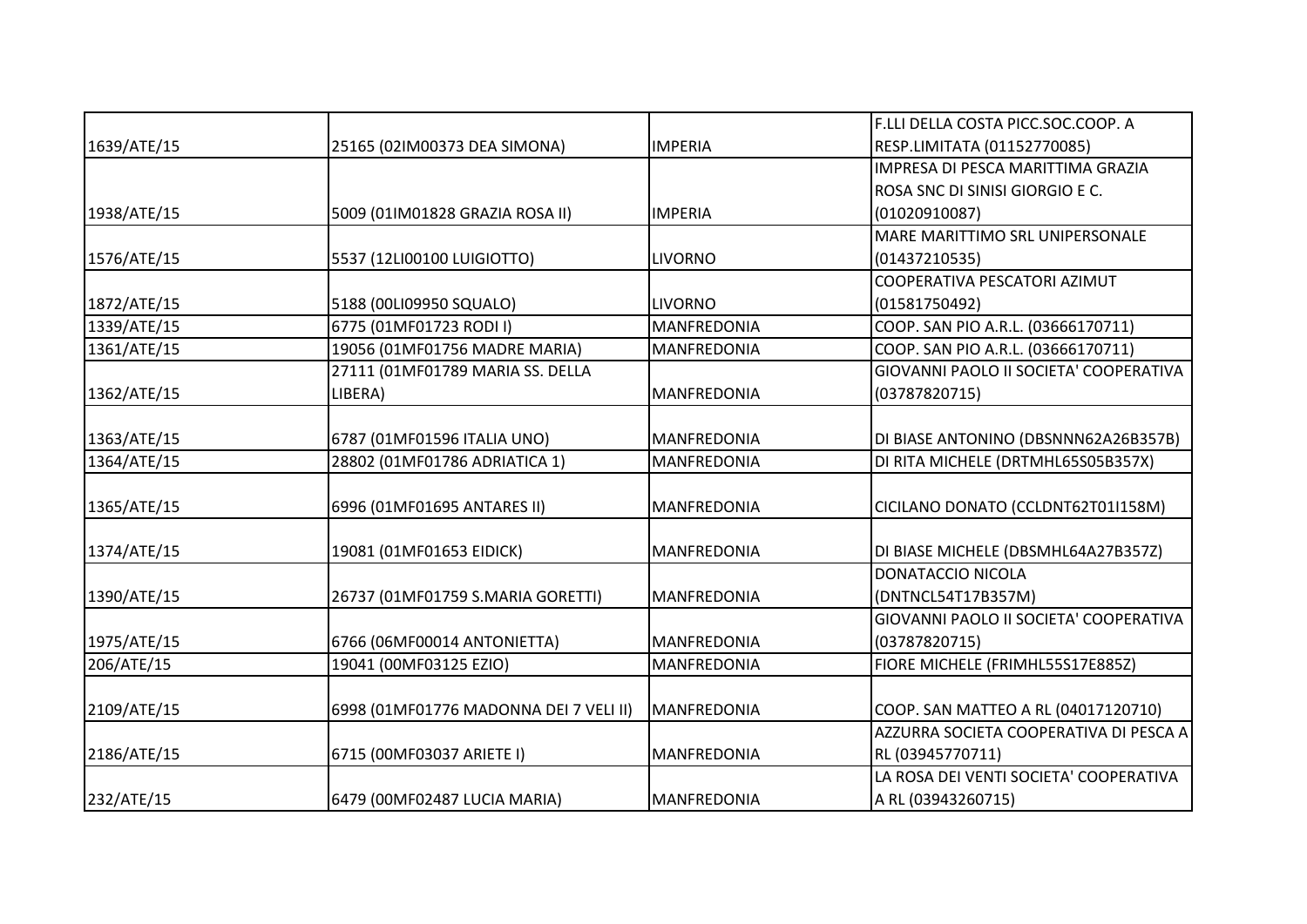|            |                                       |                    | LA ROSA DEI VENTI SOCIETA' COOPERATIVA |
|------------|---------------------------------------|--------------------|----------------------------------------|
| 237/ATE/15 | 18551 (00MF03092 RAFFAELE FIGLIO)     | <b>MANFREDONIA</b> | A RL (03943260715)                     |
|            |                                       |                    | DE CRISTOFARO MATTEO                   |
| 244/ATE/15 | 6628 (00MF02899 ROSA E ANTONIO)       | MANFREDONIA        | (DCRMTT54H23E885T)                     |
|            |                                       |                    | DE CRISTOFARO CIRO LORENZO             |
| 246/ATE/15 | 6700 (00MF03019 ANNA CONCETTA)        | <b>MANFREDONIA</b> | (DCRCLR62B01E885X)                     |
|            |                                       |                    | <b>CONOSCITORE GIUSEPPE</b>            |
| 293/ATE/15 | 6515 (00MF02650 NUOVA STELLA)         | MANFREDONIA        | (CNSGPP66D01E885W)                     |
|            |                                       |                    | CONOSCITORE ANTONIO - CIRO E MATTEO    |
| 297/ATE/15 | 6637 (00MF02916 I TRE FRATELLI PRIMO) | <b>MANFREDONIA</b> | (02217740717)                          |
|            |                                       |                    | CONOSCITORE ANTONIO - CIRO E MATTEO    |
| 298/ATE/15 | 25313 (00MF03199 PASQUALE E SIPONTA)  | <b>MANFREDONIA</b> | (02217740717)                          |
| 314/ATE/15 | 6995 (04MF00585 ROMA II)              | MANFREDONIA        | TROIANO ANTONIO (TRNNTN48B02E549Z)     |
|            |                                       |                    | DI NAUTA ROCCO CESAREO                 |
| 315/ATE/15 | 6980 (04MF00547 NESSUNO)              | MANFREDONIA        | (DNTRCC55D22E549C)                     |
| 316/ATE/15 | 23439 (04MF00613 ARIANNA)             | MANFREDONIA        | CENTONZA MICHELE (CNTMHL82A13I158E)    |
|            |                                       |                    | NISTA ANTONIO NAZARIO                  |
| 317/ATE/15 | 28148 (04MF00628 STELLA MARIS)        | MANFREDONIA        | (NSTNNN65L30E549M)                     |
| 318/ATE/15 | 6997 (04MF00587 RESCADOR)             | <b>MANFREDONIA</b> | BISCOTTI MICHELE (BSCMHL52D17E549P)    |
| 319/ATE/15 | 6979 (04MF00537 ULISSE)               | MANFREDONIA        | CONTE FRANCESCO (CNTFNC60T21E549C)     |
|            |                                       |                    |                                        |
| 320/ATE/15 | 6977 (04MF00533 DOMENICO)             | MANFREDONIA        | DI MAURO GIUSEPPE (DMRGPP45L27E549A)   |
| 321/ATE/15 | 6986 (04MF00564 FAVOLOSO)             | <b>MANFREDONIA</b> | BISCOTTI VINCENZO (BSCVCN47A03E549Y)   |
|            |                                       |                    | DI MAURO DOMENICO NAZZARENO            |
| 322/ATE/15 | 6992 (04MF00582 NAZZARENO SECONDO)    | MANFREDONIA        | (DMRDNC69R01E549W)                     |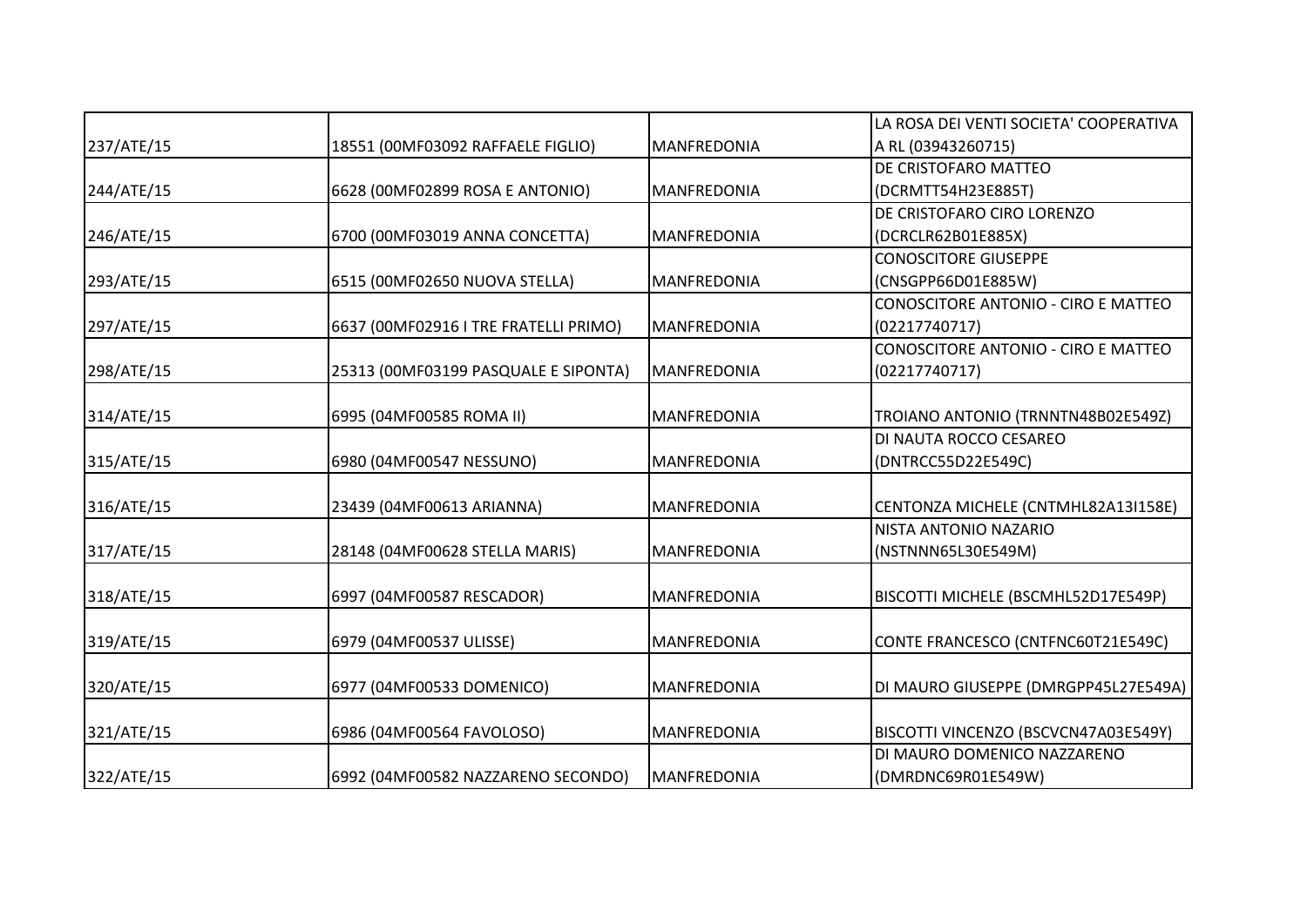|             |                                   |                         | CONTE FRANCESCO & DI PALMA LUCIA SNC   |
|-------------|-----------------------------------|-------------------------|----------------------------------------|
| 509/ATE/15  | 25701 (01MF01778 DONNA LUCIA)     | MANFREDONIA             | (03122990710)                          |
|             |                                   |                         | GIOVANNI PAOLO II SOCIETA' COOPERATIVA |
| 523/ATE/15  | 28930 (00MF03344 ANGELA MADRE)    | <b>MANFREDONIA</b>      | (03787820715)                          |
|             |                                   |                         | COOP. PESCA UNIVERSO SOCIETA'          |
| 541/ATE/15  | 6781 (00MF03051 SAN COSIMO)       | <b>MANFREDONIA</b>      | COOPERATIVA (02370480713)              |
|             |                                   |                         | AZZURRA SOCIETA COOPERATIVA DI PESCA A |
| 548/ATE/15  | 6620 (00MF02887 SERGIO)           | MANFREDONIA             | RL (03945770711)                       |
|             |                                   |                         | AZZURRA SOCIETA COOPERATIVA DI PESCA A |
| 552/ATE/15  | 18552 (00MF03094 GIUSEPPE PADRE)  | <b>MANFREDONIA</b>      | RL (03945770711)                       |
|             |                                   |                         | AZZURRA SOCIETA COOPERATIVA DI PESCA A |
| 553/ATE/15  | 20327 (00MF03098 MARY)            | MANFREDONIA             | RL (03945770711)                       |
|             |                                   |                         | AZZURRA SOCIETA COOPERATIVA DI PESCA A |
| 556/ATE/15  | 25956 (00MF03209 ROSA DEI VENTI)  | <b>MANFREDONIA</b>      | RL (03945770711)                       |
|             |                                   |                         |                                        |
| 564/ATE/15  | 6685 (00MF02998 AURORA II)        | MANFREDONIA             | OLIVIERI SEBASTIANO (LVRSST76B15E885H) |
|             |                                   |                         | D'ADDETTA MATTEO ANTONIO               |
| 566/ATE/15  | 26420 (04MF00623 ANGELA)          | <b>MANFREDONIA</b>      | (DDDMTN68B24E549C)                     |
|             |                                   |                         | AZZURRA SOCIETA COOPERATIVA DI PESCA A |
| 571/ATE/15  | 6757 (00MF03155 STELLA AZZURRA)   | MANFREDONIA             | RL (03945770711)                       |
|             |                                   |                         | MARGIOTTA BALDASSARE                   |
| 1782/ATE/15 | 18573 (00MV01260 NUOVA VERDESCA)  | <b>MAZARA DEL VALLO</b> | (MRGBDS67T30F061Y)                     |
| 73/ATE/15   | 25097 (00MV01230 NUOVO GIACOMO I) | <b>MAZARA DEL VALLO</b> | JACO PESCA S.R.L. (02512710811)        |
|             |                                   |                         |                                        |
| 10/ATE/15   | 7739 (03MN00867 FALCO DEL MARE)   | <b>MONFALCONE</b>       | RADDI WILLIAMS (RDDWLM79H19E473S)      |
|             |                                   |                         | <b>BONOFIGLIO FABIO &amp; C.S.N.C.</b> |
| 16/ATE/15   | 16890 (03MN01014 ASTUZIA)         | <b>MONFALCONE</b>       | (02250450307)                          |
|             |                                   |                         | MERCURIO DI REGENI ANGELO & C. S.A.S.  |
| 19/ATE/15   | 24823 (03MN01054 MERCURIO)        | <b>MONFALCONE</b>       | (02783850304)                          |
|             |                                   |                         |                                        |
| 3/ATE/15    | 26548 (03MN01056 SIRIO II)        | <b>MONFALCONE</b>       | PAVAN VITTORIO (PVNVTR58R22E910D)      |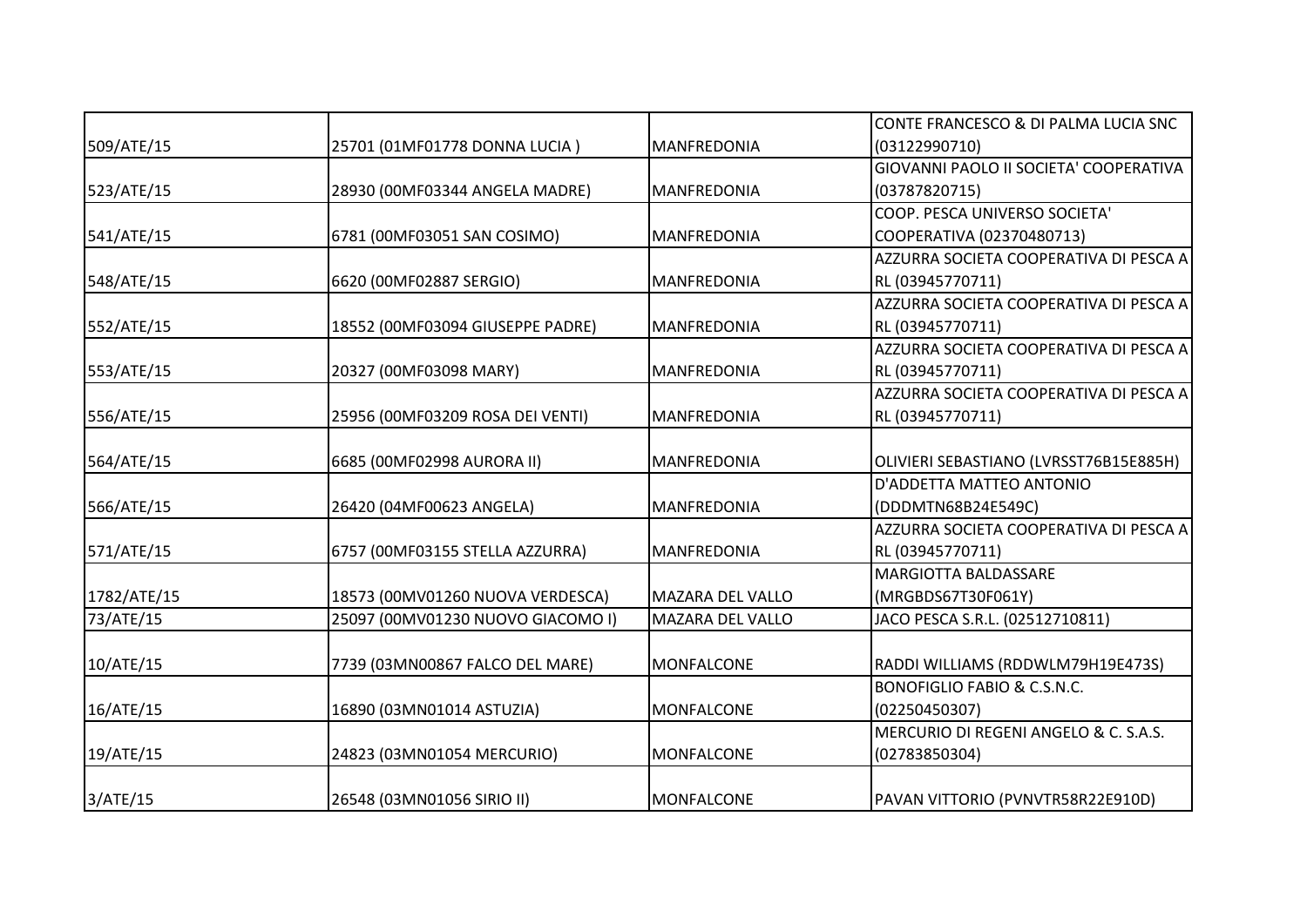|             |                                |                 | ANNAELENA DI LANUTO VITTORIO E C. S.N.C. |
|-------------|--------------------------------|-----------------|------------------------------------------|
| 2093/ATE/15 | 26904 (02NA01900 ANNAELENA)    | <b>NAPOLI</b>   | (04812051219)                            |
|             |                                |                 | COOPERATIVA PESCATORI M.DI FATIMA        |
|             |                                |                 | SOC. COOP.DI PRODUZ.LAVORO               |
| 1487/ATE/15 | 1920 (03OL00167 PAOLA V)       | <b>OLBIA</b>    | (00992390914)                            |
|             |                                |                 | COOPERATIVA PESCATORI M.DI FATIMA        |
|             |                                |                 | SOC. COOP.DI PRODUZ.LAVORO               |
| 1607/ATE/15 | 1761 (03OL00164 ANNA MADRE II) | <b>OLBIA</b>    | (00992390914)                            |
|             |                                |                 | COOPERATIVA PESCATORI M.DI FATIMA        |
|             |                                |                 | SOC. COOP.DI PRODUZ.LAVORO               |
| 1608/ATE/15 | 1884 (03OL00161 SQUALO III)    | <b>OLBIA</b>    | (00992390914)                            |
|             |                                |                 | COOPERATIVA PESCATORI LA CALETTA         |
|             |                                |                 | SOCIETA' COOPERATIVA DI PRODUZIO NE      |
| 1609/ATE/15 | 1823 (03OL00189 NICOLETTA)     | <b>OLBIA</b>    | LAVORO (00884010919)                     |
|             |                                |                 | SOCIETA' COOPERATIVA LO SQUALO           |
| 1617/ATE/15 | 1891 (00OS00799 CORALLINA)     | <b>ORISTANO</b> | (00101850956)                            |
|             |                                |                 | <b>URAGANO SRL UNIPERSONALE</b>          |
| 1829/ATE/15 | 7133 (04BA01645 URAGANO)       | <b>ORTONA</b>   | (02429300698)                            |
|             |                                |                 | <b>MARCHETTI GAETANO</b>                 |
| 689/ATE/15  | 9980 (00OR00070 AUDACE)        | <b>ORTONA</b>   | (MRCGTN54S27B865E)                       |
|             |                                |                 |                                          |
| 696/ATE/15  | 9936 (00OR00058 CORSARO NERO)  | <b>ORTONA</b>   | IALACCI RICCARDO (LCCRCR54A24D763I)      |
|             |                                |                 | <b>MARCHETTI CAMILLO</b>                 |
| 698/ATE/15  | 9967 (00OR00067 FORTUNA)       | <b>ORTONA</b>   | (MRCCLL52E19B865M)                       |
|             |                                |                 |                                          |
|             |                                |                 | SNC IL PASSATORE DI CINALLI ANTONINO E   |
| 700/ATE/15  | 28426 (00OR00206 GHIBLI)       | <b>ORTONA</b>   | DI VIRGILIO BERNINA (01293160691)        |
|             |                                |                 | F.LLI SANTINI SNC DI SANTINI FRANCO & C. |
| 704/ATE/15  | 10115 (01OR00017 MARIA MADRE)  | <b>ORTONA</b>   | (01471970697)                            |
|             |                                |                 | MISTRAL SAS DI MARINI ALESSANDRO & C.    |
| 715/ATE/15  | 26919 (00OR00159 MISTRAL)      | <b>ORTONA</b>   | (01294970692)                            |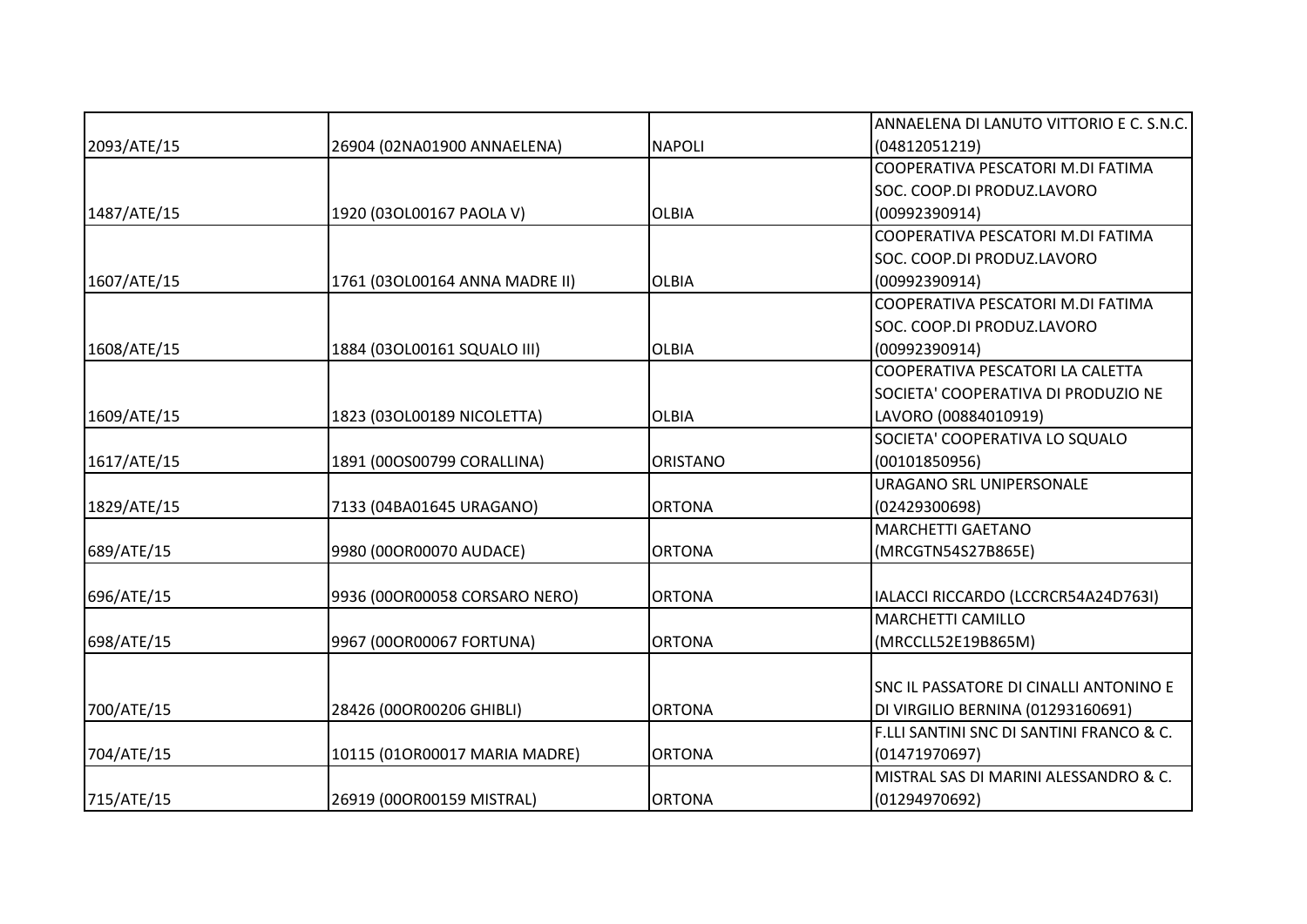| 718/ATE/15  | 28132 (00OR00195 NEW SULA)       | <b>ORTONA</b>  | FRATELLI MARRONE SNC (01277170690)            |
|-------------|----------------------------------|----------------|-----------------------------------------------|
|             |                                  |                | "F.LLI DE GUGLIELMI ANTONIO E FABRIZIO        |
| 720/ATE/15  | 25961 (00OR00119 ORCA II)        | <b>ORTONA</b>  | S.N.C." (01959870690)                         |
| 722/ATE/15  | 28192 (01OR00110 PERLA NERA)     | <b>ORTONA</b>  | CIUFFOLO FERNANDO (CFFFNN57A16E372R)          |
|             |                                  |                | "VOLPE" DI MACCHIA PASQUALE - RENZETTI        |
| 724/ATE/15  | 19154 (00OR00092 SIPASA)         | <b>ORTONA</b>  | ENNIO & C. (01294870694)                      |
|             |                                  |                | <b>MURATORE ANTONIO</b>                       |
| 899/ATE/15  | 27319 (00OR00172 ECHO II°)       | <b>ORTONA</b>  | (MRTNTN55E09B865U)                            |
|             |                                  |                | <b>SNC COLANGELO CARLO &amp; MORLACCHETTI</b> |
| 908/ATE/15  | 19155 (00OR00093 IL GIUSTIZIERE) | <b>ORTONA</b>  | M. DOMENICA (01487770693)                     |
|             |                                  |                | MARPESCA S.N.C. DI NATARELLI NICOLINO E       |
| 921/ATE/15  | 9905 (01OR00024 MUNDIALITO)      | <b>ORTONA</b>  | C. (01294930696)                              |
|             |                                  |                | DI NELLO GIOVANNI & ANGOTTI MAURIZIO          |
| 922/ATE/15  | 9954 (00OR00065 GIANMAURO)       | <b>ORTONA</b>  | SNC (01517140693)                             |
|             |                                  |                | COOPERATIVA PESCATORI MARE NOSTRUM            |
| 1686/ATE/15 | 9500 (07PA01792 PAPA GIOVANNI)   | <b>PALERMO</b> | (00105280820)                                 |
| 2188/ATE/15 | 27625 (07PA02107 NUOVA GEORGIA)  | PALERMO        | LO COCO DOMENICO (LCCDNC89L21G273R)           |
| 39/ATE/15   | 28674 (07PA02126 CHIARA)         | <b>PALERMO</b> | COOPERATIVA MARE VIVO (03532360827)           |
|             |                                  |                | MADONNA DEL LUME SOCIETA'                     |
| 45/ATE/15   | 27234 (07PA02100 GIOELE)         | <b>PALERMO</b> | COOPERATIVA (05869630821)                     |
| 53/ATE/15   | 9062 (07PA02102 S. ROSALIA L.)   | PALERMO        | LO COCO DONATO (LCCDNT53B06I188P)             |
| 1370/ATE/15 | 9940 (00PC01159 PUGACIOV)        | PESCARA        | CAMPAGNA CARLO (CMPCRL51A27G141H)             |
|             |                                  |                | ADRIATICOPESCA DI SPECA VINCENZINO & C.       |
| 1371/ATE/15 | 10429 (08PC00579 LIBECCIO II)    | <b>PESCARA</b> | S.N.C. (00406680678)                          |
|             |                                  |                | <b>GLORIA PESCA SNC DI G. PAPPONETTI</b>      |
| 1372/ATE/15 | 12925 (00PC01389 RICCARDO PRIMO) | <b>PESCARA</b> | (01718650680)                                 |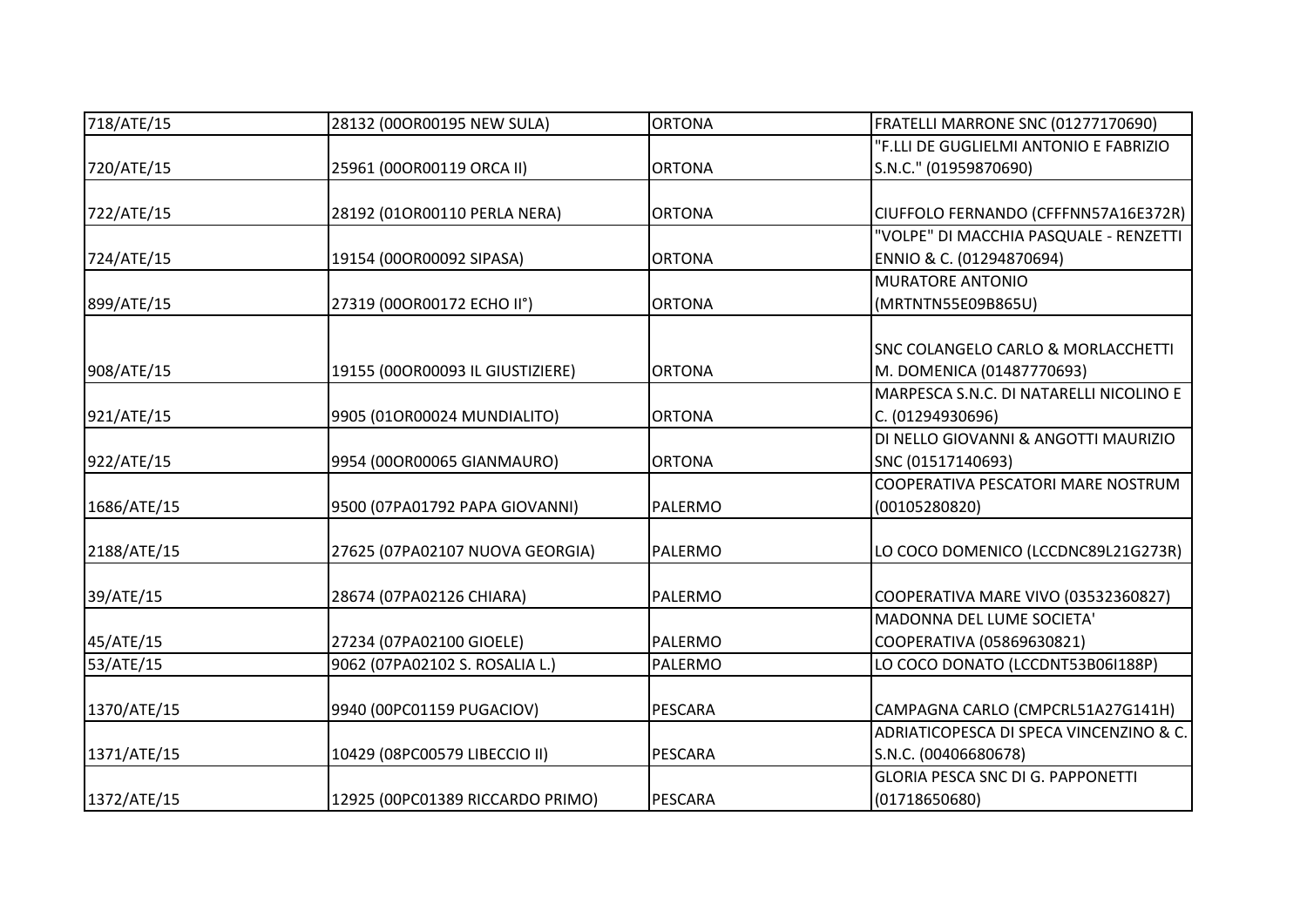|             |                               |                        | KAROL S.A.S. DI TERRA MASSIMO & C.      |
|-------------|-------------------------------|------------------------|-----------------------------------------|
| 1373/ATE/15 | 24812 (00PC01271 KAROL W.)    | <b>PESCARA</b>         | (01854690680)                           |
|             |                               |                        | PACCHIONE ENNIO & FIGLI SNC             |
| 823/ATE/15  | 27870 (00PC01405 ENNIO PADRE) | <b>PESCARA</b>         | (01206350686)                           |
|             |                               |                        | FANESI A. & PAGLIARO F. S.N.C.          |
| 847/ATE/15  | 9729 (00PC01044 CASTORE)      | <b>PESCARA</b>         | (01752290682)                           |
| 851/ATE/15  | 19435 (00PC01315 NUOVA ZITA)  | <b>PESCARA</b>         | CAMPLONE MARIO (CMPMRA61E14G482Z)       |
|             |                               |                        | ZEUS PRIMO SAS DI CIPOLLONE LEVANA & C. |
| 930/ATE/15  | 9748 (00PC01077 ZEUS PRIMO)   | <b>PESCARA</b>         | (00105470686)                           |
| 2105/ATE/15 | 18702 (01PE00978 EMMANUEL)    | PORTO EMPEDOCLE        | CURELLA ANGELA (CRLNGL60C69E573N)       |
| 1689/ATE/15 | 14544 (01PO01097 FORZA NOVE)  | POZZALLO               | LICATA CARMELO (LCTCML75C04M088X)       |
|             |                               |                        | <b>VITALUNGA ANTONIO</b>                |
| 1690/ATE/15 | 3190 (01PO01109 LA LUPA)      | POZZALLO               | (VTLNTN55M13M088B)                      |
|             |                               |                        | MENEGOLO EMERENZIANA                    |
| 2166/ATE/15 | 13128 (05RA02309 TURUL)       | <b>RAVENNA</b>         | (MNGMNZ72S65E512U)                      |
|             |                               |                        | FANTINUOLI MARIO & C. S.N.C.            |
| 2167/ATE/15 | 18977 (01RA00829 PAOLA)       | <b>RAVENNA</b>         | (01305610386)                           |
| 473/ATE/15  | 12186 (05RA01606 DAMIANO)     | <b>RAVENNA</b>         | GENARI ULIANO (GNRLNU53E19E107Z)        |
| 597/ATE/15  | 16544 (01RA01064 TEX II)      | <b>RAVENNA</b>         | BELLOTTI MICHELE (BLLMHL72C04F205H)     |
|             |                               |                        | VINCENZO FONDACARO SOCIETA'             |
| 1289/ATE/15 | 24827 (05RC01084 CINZIA)      | <b>REGGIO CALABRIA</b> | COOPERATIVA (80011840800)               |
|             |                               |                        | SOCIETA' COOPERATIVA ONDA MARINA -      |
|             |                               |                        | SOCIETA' COOPERATIVA DI PESCA           |
| 1309/ATE/15 | 23226 (05RC01144 PADRE PIO)   | REGGIO CALABRIA        | (02810590808)                           |
|             |                               |                        | DI PAOLANTONIO MARIA GABRIELLA          |
| 1404/ATE/15 | 16189 (01RO02380 GABRIELLA)   | <b>ROMA</b>            | (DPLMGB44D55F690S)                      |
| 1504/ATE/15 | 13321 (01RO02193 RINASCITA)   | <b>ROMA</b>            | PALOMBA ROBERTO (PLMRRT60M10A323X)      |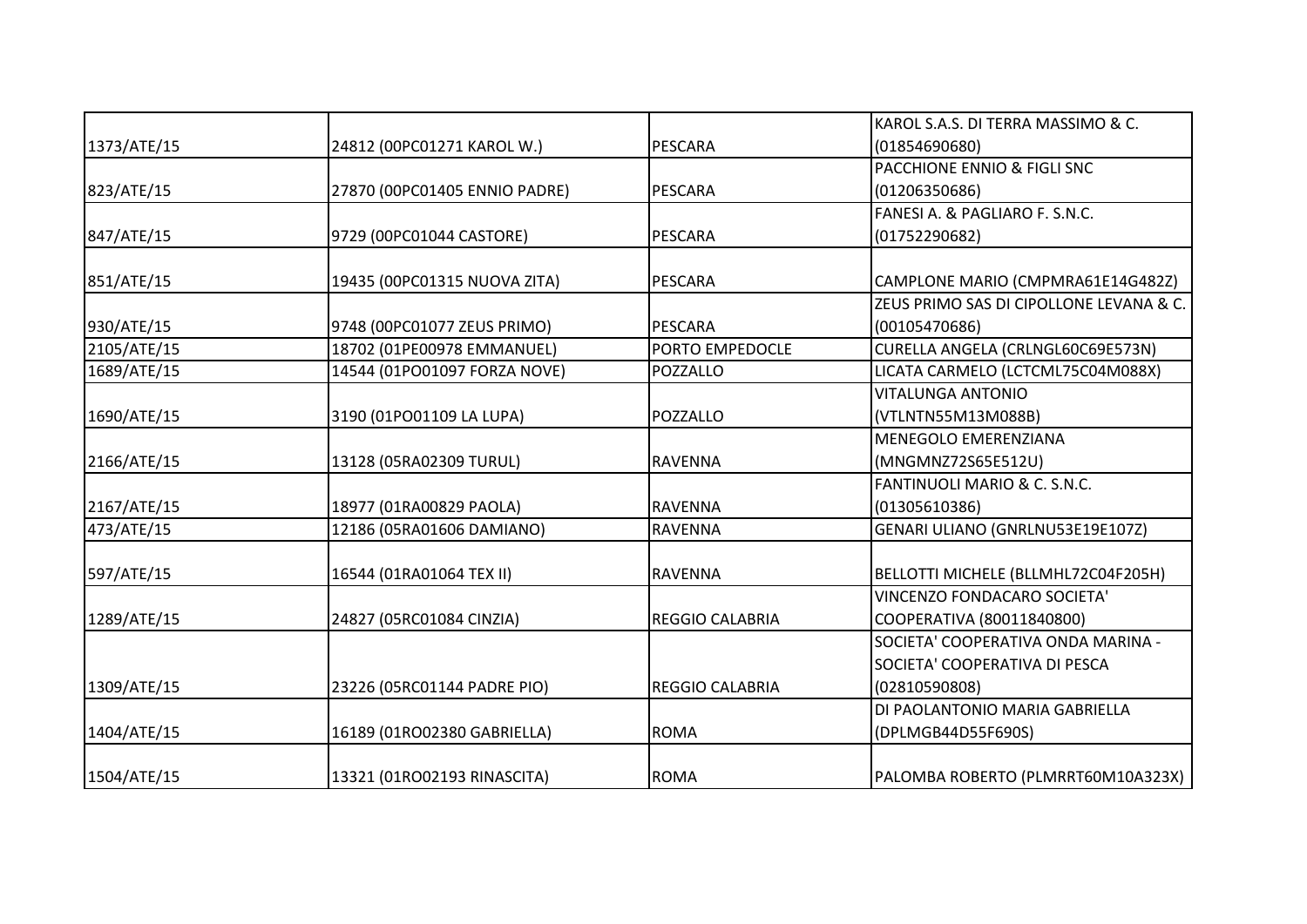|             |                                                 |                                                     | <b>TOMASSONI CLAUDIO</b>               |
|-------------|-------------------------------------------------|-----------------------------------------------------|----------------------------------------|
| 1574/ATE/15 | 25223 (00RO08181 SAN GIUSEPPE III)              | <b>ROMA</b>                                         | (TMSCLD50L03H501N)                     |
|             |                                                 |                                                     | SANTA ROSA DI L.ESPOSITO & C. SNC      |
| 1600/ATE/15 | 16561 (00RO08157 JAMAICA)                       | <b>ROMA</b>                                         | (05701801002)                          |
|             |                                                 |                                                     | DI DOMENICO ANTONIO                    |
| 1718/ATE/15 | 5313 (00RO08145 MADONNELLA II)                  | <b>ROMA</b>                                         | (DDMNTN57E09H243L)                     |
|             |                                                 |                                                     | SANTA MARIA DI G. ESPOSITO & C. SNC    |
| 1722/ATE/15 | 29132 (00RO08349 NONNA MARIA)                   | <b>ROMA</b>                                         | (05318371001)                          |
| 1334/ATE/15 | 110 (09SA00343 DELFINO)                         | SALERNO                                             | RADANO GERARDO (RDNGRD83H27D390W)      |
|             |                                                 |                                                     | ONDA SOCIETA' COOPERATIVA              |
| 1491/ATE/15 | 26741 (09SA00368 PINO LEMBO)                    | SALERNO                                             | (04684890652)                          |
| 1841/ATE/15 | 14145 (15SA00301 S. ELENA)                      | SALERNO                                             | GRASSO SEBASTIANO (GRSSST51L15I422T)   |
| 1844/ATE/15 | 6834 (15SA00337 MARIA ANGELA)                   | SALERNO                                             | GRASSO GIOVANNI (GRSGNN72C30E919C)     |
| 1859/ATE/15 | 17840 (15SA00331 S. FRANCESCO DI PAOLA) SALERNO |                                                     | GRASSO FORTUNATO (GRSFTN81L08I422N)    |
|             |                                                 | <b>SALERNO</b>                                      | DI MARTINO ANTONIO                     |
| 1861/ATE/15 | 14041 (15SA00332 MARIA SS. DI LOURDES)          |                                                     | (DMRNTN63H03I422D)                     |
| 2048/ATE/15 | 13986 (09SA00253 PARADISE)                      | SALERNO                                             | AMENDOLA ERMINIO<br>(MNDRMN69B13G796J) |
|             |                                                 |                                                     | <b>SCANNAPIECO SALVATORE</b>           |
| 2086/ATE/15 | 4030 (00SA02603 LEONDINA MADRE)                 | SALERNO                                             | (SCNSVT67S18H703K)                     |
|             |                                                 |                                                     | SOCIETA' COOP. CAMPANIA PESCA ARL      |
| 2163/ATE/15 | 13573 (00SA01305 S. BIAGIO)                     | SALERNO                                             | (02139810655)                          |
| 1955/ATE/15 | 14174 (00SB00614 FALCO)                         | SAN BENEDETTO DEL TRONTO   BRAMAR SRL (02232570446) |                                        |
|             |                                                 |                                                     | <b>CAMAIONI RAPETTA PITER</b>          |
| 1956/ATE/15 | 24801 (09PC00694 LUNA ROSSA II)                 | SAN BENEDETTO DEL TRONTO                            | (CMNPTR80P25H769P)                     |